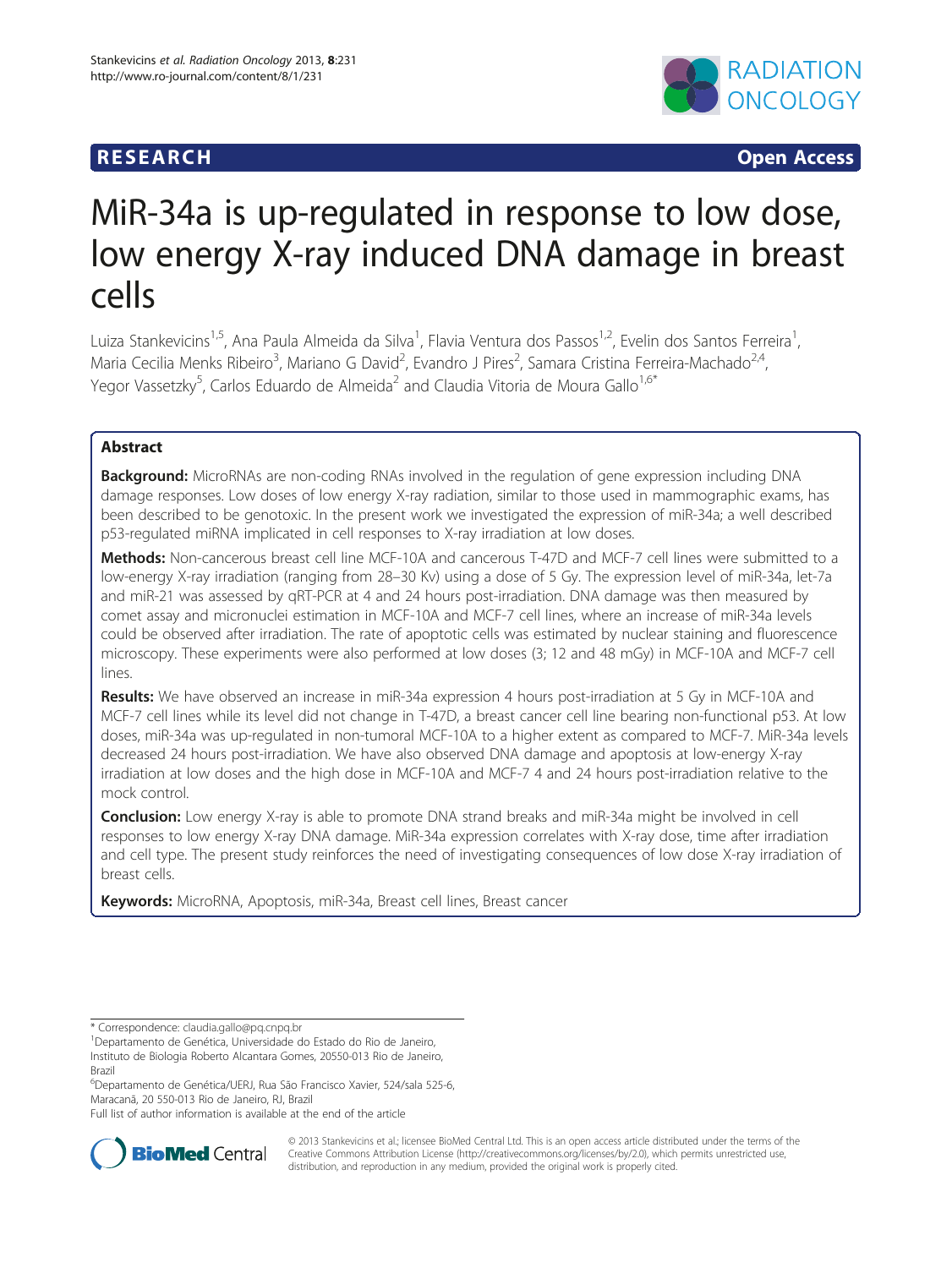# Background

MicroRNAs (miRNAs) constitute a class of evolutionarily conserved small non-coding RNAs which regulates gene expression at the post-transcriptional level. They were at first assigned to target complementary sequences in the 3′UTR of mRNAs, only requiring a continuous base-pairing of miRNA nucleotides 2 to 8, known as the seed sequence to subsequently direct mRNAs for translational inhibition and decay [\[1](#page-6-0)]. Later, recognition sites located outside 3′UTR have been observed by computational tools and validated by functional approaches [\[2,3](#page-6-0)], rendering these small RNAs to be involved in the regulation of virtually all cellular processes [\[4,5](#page-6-0)]. The global action of miRNAs is to repress gene expression and, by this way, they are involved in important cellular processes including DNA damage response (DDR) [\[6,7](#page-6-0)]. Ionizing radiation such as X-rays can harm cells by direct DNA breakage or indirectly through the creation of free radicals which will contribute to increase and prolong DNA damage [\[8](#page-7-0)]. Increasing evidence indicates that such injurious effects are not linear with the radiation dose mainly due to different cellular mechanisms to adapt or die, which are highly dependent on cell type and cell environmental conditions [\[8](#page-7-0)]. Hence, irradiated cells may activate DNA repair system or apoptosis. Initial cell responses to genotoxic stress occur through molecular sensors, usually kinases that trigger DDRs. For example, the ATM-mediated DDR activates the tumor suppressor protein p53, a transcription factor critical for genomic stability, regulating cell cycle progression and DNA repair, as well as apoptosis. In this same sense, it is expected that miRNAs are involved in mechanisms such those regulated by p53 [\[9](#page-7-0),[10](#page-7-0)]. Apoptosis and DNA repair are intricately connected with DNA damage and cancer. Irradiation leads to a massive change in miRNA expression pattern [\[11,12\]](#page-7-0), unfortunately the roles of specific miRNAs in radiation response are not yet clearly identified. We decided to concentrate on three miRNAs, miR-34a, let-7a and miR-21 since they are consistently associated with the modulation of cell damage response pathways [\[13](#page-7-0)]. MiR-34a is a direct p53 target gene and its ectopic expression induces apoptosis, cell-cycle arrest in G1 or senescence [[14\]](#page-7-0). In vitro experiments using C elegans and breast cancer cells as models showed that loss of function mutations in miR-34a gene generated an abnormal cellular survival response to radiation [\[15](#page-7-0)]. Validated miR-34a targets include several genes involved in DDR as Bcl-2, Notch1, Cyclin D1, Cyclin E2, CDK4, MET and SIRT1 [\[16-18](#page-7-0)], suggesting that miR-34a may serve as a marker of radiation injury and as a therapeutic target [[14,19](#page-7-0)]. Let-7a is a member of a family which comprises 12 miRNAs with tumor suppressor activities that can be regulated in response to ionizing radiation. Among let-7a targets there are molecules involved in such important cellular activities as proliferation (K-ras; c-myc; E2F2) and cell cycle control (Cdc25a; Cyclin D1). Let-7a is usually down-regulated after ionizing radiation exposure, however its overexpression can increase radiosensitivity *in vivo* and in different tumor types mainly by downregulation of K-Ras [[20](#page-7-0),[21](#page-7-0)]. Finally, miR-21, classified as an oncogenic miRNA, was described as a negative regulator of some suppressor genes related to proliferation, apoptosis and invasion such as PTEN, PDCD4, Tropomyosin-1 and Bcl-2 [\[22](#page-7-0)-[24](#page-7-0)]. MiR-21 is often up-regulated in tumors and its overexpression is associated with a more proliferative and aggressive phenotype [\[25](#page-7-0)]. In vivo and in vitro studies suggest a role for miR-21 in tumor initiation and progression and as a possible diagnostic and prognostic marker for human malignancies. In breast cancer, miR-21 knockdown cells can trigger apoptotic cell death followed by a decrease in cell proliferation suggesting a function as anti-apoptotic factor [[26](#page-7-0)]. MiR-21 is usually up-regulated after irradiation and its inactivation can contribute to radiation induced apoptosis [[27,28](#page-7-0)]. Several miRNAs with aberrant expression are present ubiquitously in breast and other cancers. Microarray analysis shows a global change in miRNA expression in the presence of genotoxic agents including ionizing radiation [\[29](#page-7-0)]. To test the hypothesis that miR-34a is involved in the DDR after X-ray irradiation of breast cells, we determined relative expression of miR-34a, let-7a and miR-21, in the non-cancerous breast cell line MCF-10A and the breast cancer cell lines MCF-7 and T47-D, 4 and 24 hours after X-ray exposure at a high dose (5 Gy). We have also applied X-ray irradiation doses rate and energy equivalent to those utilized in mammographic exams, usually 10 mGy/s for 28 kV [\[30\]](#page-7-0) in breast cells MCF-10A and MCF-7. Our results show an overexpression of miR-34a in the non-cancerous MCF-10A cells in response to DNA damage caused by low-doses of X-ray radiation.

# Materials and methods

#### Cell culture

The human breast adenocarcinoma cell line MCF-7, the ductal carcinoma cell line T-47D and the non-cancerous epithelial breast cell line MCF-10A were obtained from David Cappellen and Nancy Hynes (Friedrich Miescher Institute for BioMedical Research, Novartis Research Foundation, Basel, Switzerland). The MCF-7 and T-47D cells were cultured in RPMI 1640 supplemented with 10% fetal bovine serum (FBS) and 1% penicillin, streptomycin. MCF-10A cells were maintained in DMEM/F12 supplemented with 10% FBS, hydrocortisone 0.5 μg/mL, insulin 10 μg/mL, EGF 20 ng/mL and 1% penicillin, streptomycin. The culture medium and FBS were purchased from Life Technologies (Carlsbad, CA, USA), all others supplements were from Sigma Aldrich (St Louis, MO, USA). Cultures were routinely checked for mycoplasma contamination.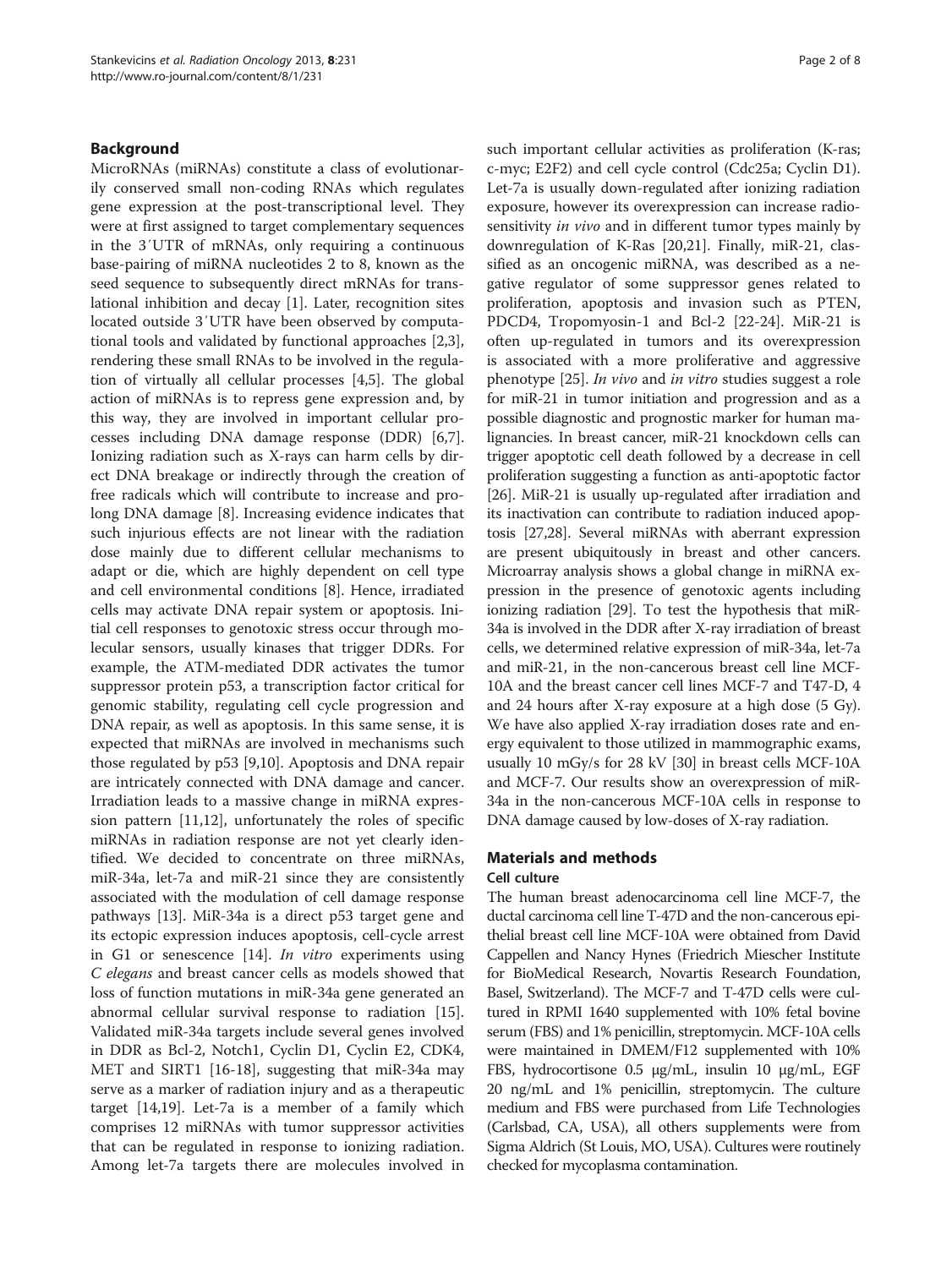# <span id="page-2-0"></span>Irradiation of cells

Cells in the logarithmic growth phase were submitted to X-ray irradiation with a Philips X-ray tube (PW 2185/00 Side window) with Mo anode and 0.03 mm Mo filter, employed in mammography dosimeters calibration. After irradiation at 3; 12 and 48 mGy/28 kV and 5 Gy/30 kV, the cells were incubated for 4 and 24 hours in cultured medium, at 37°C, under 5% of  $CO<sub>2</sub>$ . A mock control performed with cells under the same conditions but the irradiation was added in all experiments.

# Comet assay (single cell electrophoresis assay)

Alkaline comet assay was performed according to the method described elsewhere [\[31](#page-7-0)] with modifications. Aliquots containing 2.5 x  $10^5$  cells were pelleted and resuspended in 10 μL of PBS 1X (60 mM NaCl; 0.2 mM KCl; 0.1 mM  $Na<sub>2</sub>HPO<sub>4</sub>$ ; 0.1 mM  $KH<sub>2</sub>PO<sub>4</sub>$ , pH 7.4). Briefly, 120 μL of a 0.5% low melting point agarose kept at 37°C were added to these cell aliquots and then immediately distributed on glass slides previously covered with a thin layer of 1.5% normal melting point agarose. After upper agarose solidification, the slides were transferred to a lysis solution (2.5 M NaCl; 10 mM Tris; 100 mM EDTA; 10% DMSO; 1% lauryl sarcosinate; 1% triton X-100; pH 10) at 4°C for 12 h and kept on electrophoresis alkaline buffer (0.3 M NaOH; 1 mM EDTA; pH 13) for 20 minutes before running electrophoresis at 25 V/300 mA for 20 minutes. After electrophoresis, DNA was silver stained according to [\[32,33\]](#page-7-0). A total of 100 cells were analyzed per slide and visually classified into four categories according to the degree of DNA damage, where 0 corresponds to no damage and 4 to a highly damaged DNA. The percentage of tail DNA was assigned by summing the total number of cells containing tail DNA, multiplied by its respective category number. All experiments were performed in triplicate and repeated at least two times.

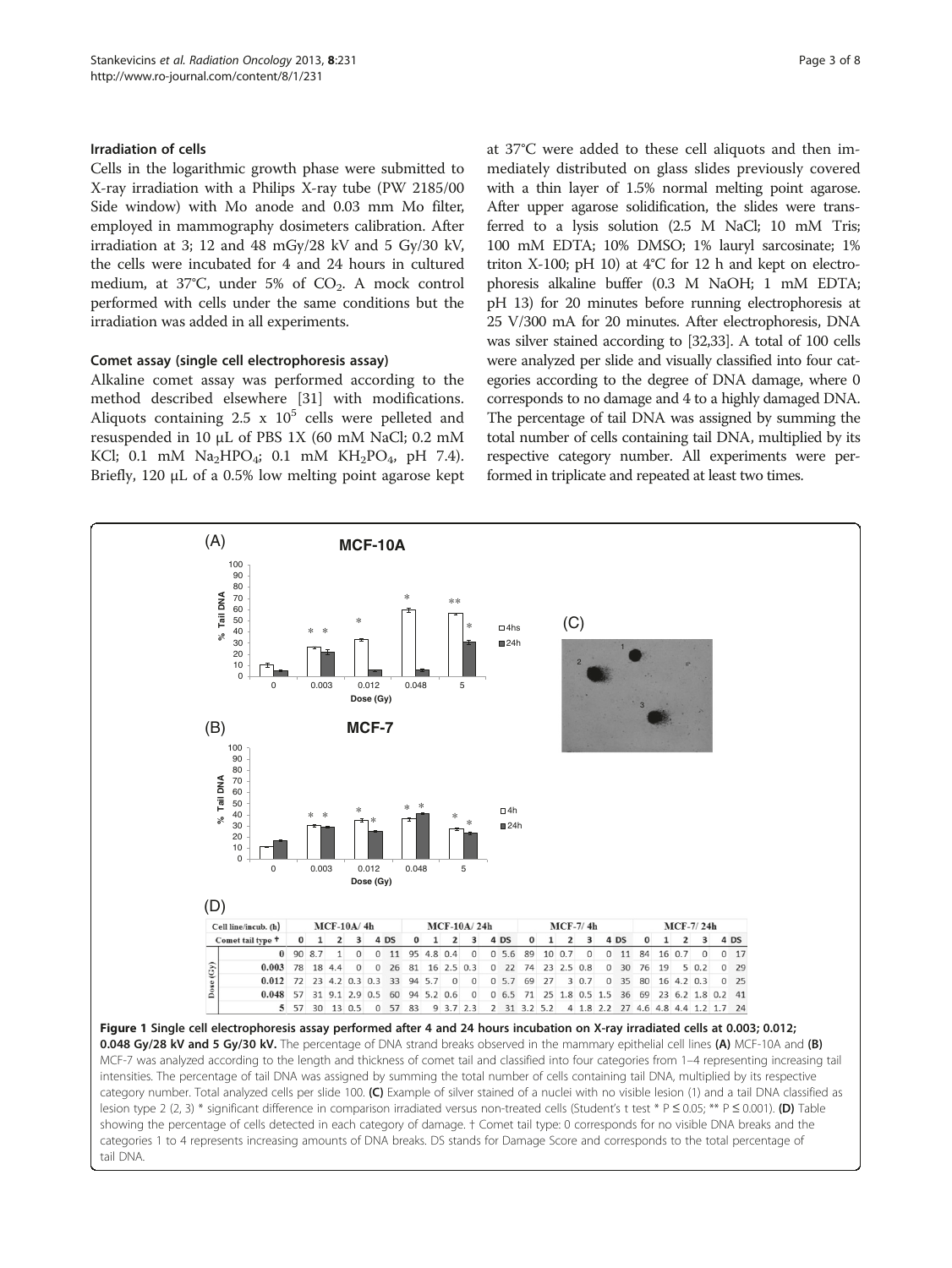# <span id="page-3-0"></span>Apoptosis and micronuclei estimation

For apoptosis and micronuclei estimation, MCF-10A and MCF-7 cells were cultured as described before. Cells were submitted to a 3; 12 and 48 mGy/28 kV and 5 Gy/30 kV X-ray irradiation and incubated for 4 and 24 hours, at  $37^{\circ}$ C, under 5% of CO<sub>2</sub>. Then, cells were collected and the evaluation of nuclei morphology was performed by fluorescence microscopy, using HOECHST 33258 staining. The micronuclei assay was done based on Kirsch-Volders et al. [[34](#page-7-0)]. The number of apoptotic and micronucleated cells was scored for each condition. A total of 100 nuclei were counted per slide. All experiments were performed in triplicate and repeated at least two times.

#### RNA extraction and quantitative RT-PCR

Total RNA samples were obtained using Trizol reagent (Life Technologies; Carlsbad, USA), according to the manufacturer's protocol. Reverse transcriptase reaction and quantitative PCR were performed using NCode VILO miRNA cDNA Synthesis Kit (Life Technologies; Carlsbad, USA). Real-time PCR was done using SYBR green reagents (Life Technologies; Carlsbad, USA). Primer sequences used in qPCR reaction were: β-actin(F) 5′-CATCGAGCACGGCATCGT-3′; β-actin(R) 5′-GCC TGGATAGCAACGTACAT-3′as loading control; miR-34a(F) 5′-GGCAGTGTCTTAGCTGGTTGT-3′; let-7a(F) 5′-CCGCTGAGGTAGTAGGTTGTATAGTT-3′; miR-21 (F) 5′-GGCTAGCTTATCAGACTGATGTTGA-3′; with the universal reverse primer provided on miRNA cDNA synthesis kit. The reaction conditions were as following: denaturing at 95°C for 2 min and 40 cycles of denaturing at 95°C for 15 sec and annealing at 60°C for 60 sec followed by a melting curve. All experiments were done in triplicate and repeated at least two times. Relative expression was analyzed using the ΔΔCt method [\[35,36](#page-7-0)].

# Statistical analysis

All statistical analysis were performed on the irradiated samples of each type of cell line in comparison to its corresponding mock control using paired t-test with 95% confidence intervals.

# Results

To estimate DNA damage in different X-ray doses we first performed the comet assay with irradiated noncancerous breast cells MCF-10A and cancerous MCF-7 cells, using low-energy (28/30 kV) X-ray irradiation at low doses (3; 12 and 48 mGy) and at a high dose (5 Gy). As shown in Figure [1](#page-2-0), DNA lesions were observed at all applied doses 4 hours after irradiation. MCF-10A presented a higher level of DNA lesions, approximately 60% of damaged cells at 5 Gy compared to 30% in MCF-

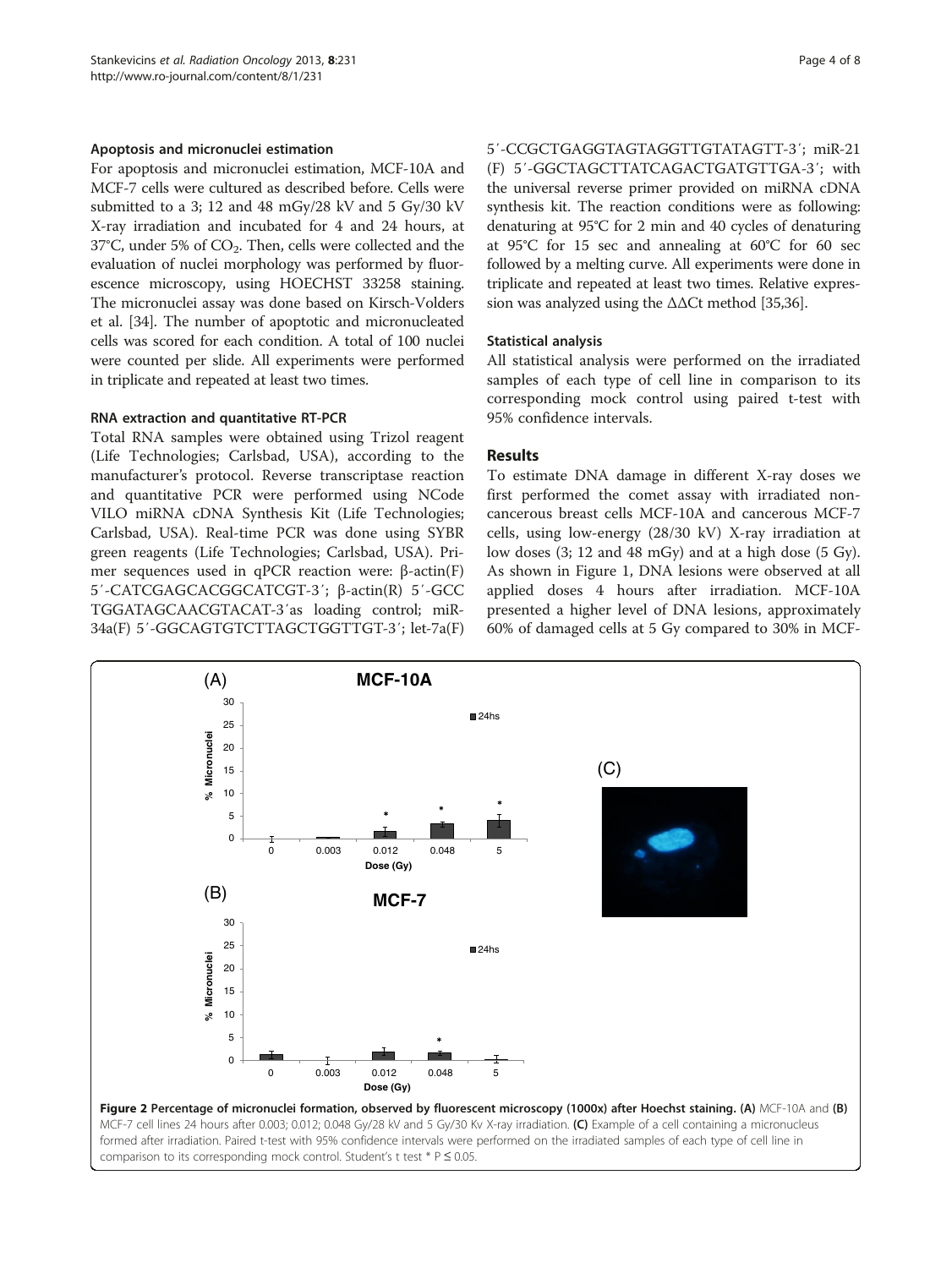7 cells (Figure [1](#page-2-0)A and B). At 24 hours, a persistence of DNA strand breaks was observed in MCF-7 but not in MCF-10A (Figure [1](#page-2-0)A and B). Both cell lines showed low levels of micronucleated cells at all analyzed irradiation conditions and time points, with MCF-10A cells showing almost no detectable micronuclei. MCF-7 cells presented approximately 5% of micronucleated cells at 24 hours after irradiation with 5 Gy, the highest dose (Figure [2A](#page-3-0) and B). Nevertheless, we could detect the occurrence of apoptotic cells in both cell lines at 4 and 24 hours after irradiation, although neither dose- nor time-dependent (Figure 3A and B). We have next performed qRT-PCR in order to detect alterations in miR-34a, let-7a and miR-21 known to be involved in DDR [\[13\]](#page-7-0). We have first used a high dose (5 Gy) to irradiate cells and we observed that miR-34a was the most up-regulated one, with approximately increase of 13 times fold change in MCF-10A and 9 times fold-change in MCF-7, 4 hours after 5 Gy X-ray irradiation (Figure [4](#page-5-0) A-C). At 24 hours, miR-34a levels lowered, relative to the expression observed at 4 hours, showing an approximately 4 times fold-change when compared to the nontreated control, in both cell lines. We also investigated the miRNAs expression levels in T-47D cell line and the miR-34a expression was not altered (Figure [4](#page-5-0)A). We have next tested whether miR-34a is also up-regulated in breast cells in response to low doses of X-ray irradiation. We have applied doses and energy equivalent to that used in mammographic exams, approximately 10 mGy/ 28 kV [\[30](#page-7-0)]. Therefore, we have irradiated exponentially growing cells with doses 3; 12 and 48 mGy and quantified miR-34a expression at time points 4 and 24 hours. As demonstrated in Figure [5](#page-5-0)A, miR-34a up-regulation is clearly observed in MCF-10A cells at 4 hours after irradiation in a dose-dependent fashion. Interestingly, with MCF-7 this same effect is not observed (Figure [5](#page-5-0)B). Since an important miR-34a up-regulation of 8 times fold-change was detected in MCF-7 cells at a dose of 5 Gy (Figure [4A](#page-5-0)), our results suggest that in this cancer cell line higher doses are necessary to induce miR34a expression.

# **Discussion**

Recent findings regarding the use of low-energy X-ray radiation at low doses commonly employed in mammographic exams, indicate that such irradiation is potentially more harmful to cells than considered by physicians. In 2004, Heyes and Mill [[30\]](#page-7-0), by relative biological effectiveness studies (RBE), demonstrated that the low-energy X-rays used in mammography (approximately 29 kV) increased four-fold the risk of mutational DNA damage than higher energy γ-radiation. The authors concluded that the

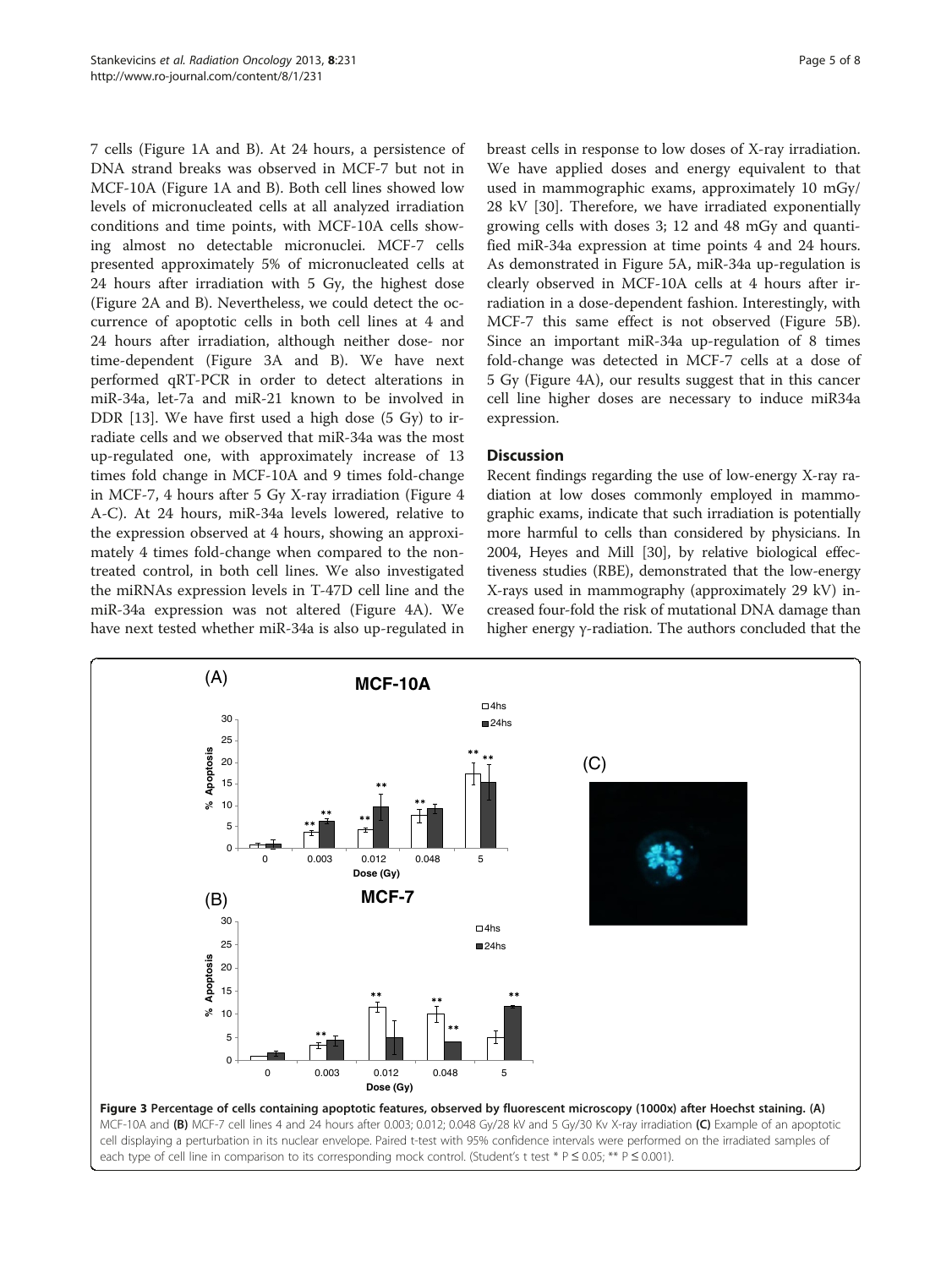<span id="page-5-0"></span>

risks of radiation-induced breast cancers for low energy X-rays are underestimated by the same factor. The biological effects caused by ionizing radiation are explained by two phenomena: one of a direct target hit, where the nuclear DNA is the major target molecule and the other by non-targeted effects or indirect actions of radiation. Low doses at low-energy radiation are characterized by a high indirect activity through reactive oxygen species generation and bystander effects. These effects persist for long periods, whereas DNA breaks induced by direct radiation



are repaired relatively quickly [\[8,30](#page-7-0),[37](#page-7-0)]. Therefore, both direct and indirect ionizing radiation effects result in DNA damage and in DNA damage cell responses (DDRs) [[38](#page-7-0)]. MicroRNAs have been described as a class of regulatory molecules which can modulate cell physiology and are associated to several pathways including G1 arrest, DNA repair and apoptosis. They have been also described to be induced by X-rays evoking a role of intermediate molecules in the regulation of DDRs [[39,40\]](#page-7-0). Due to the widespread utilization of mammographic exams, the possible relationship between miRNAs expression and DNA damage caused by low energy, low-dose X-ray irradiation is an important matter of study. We have designed experiments to first demonstrate the presence of DNA lesions during low energy, low-dose X-ray irradiation of mammary cells in culture and then proceed to the determination of miRNAs expression in these conditions. Comet assay and micronuclei estimation were performed after irradiation with the cells MCF-10A and MCF-7, a non-cancerous and a cancerous cell line, respectively. The comet assay permits to detect DNA single-strand breaks, alkali-labile sites and double strand breaks associated with incomplete excision repair sites [\[31](#page-7-0)] while the micronuclei detects the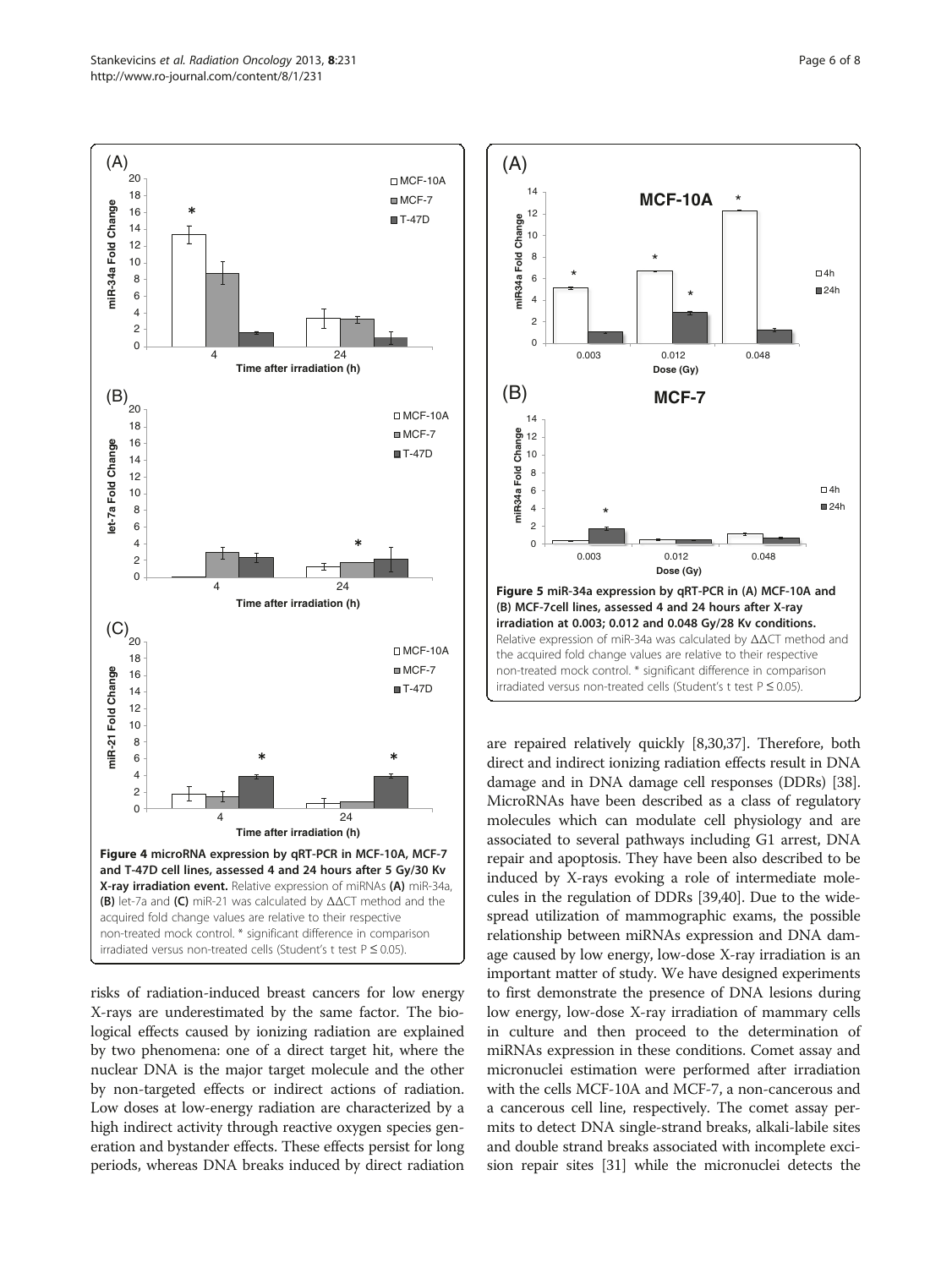<span id="page-6-0"></span>occurrence of persistent double strand breaks [\[41\]](#page-7-0). Although not linearly related to the applied doses, at 4 hours after X-ray irradiation with 3; 12 and 48 mGy/28 kV and 5 Gy/30 kV doses, an increase in DNA lesions was clearly observed in the comet assay. Moreover, the cell line MCF-10A presented higher levels of DNA breaks than MCF-7 cells. At 24 hours, however, MCF-10A cells apparently recovered DNA integrity, at least at low doses, while MCF-7 presented persistent DNA lesions. This is in agreement with the data of Francisco et al., 2008 [[42](#page-7-0)] who demonstrated that MCF-7 cells tend to accumulate more DNA lesions than MCF-10A after γ-radiation exposure. We then analyzed the expression levels of three miRNAs: miR-34a, let-7a and miR-21. The miR-21 is considered an oncogenic miRNA and is frequently over-expressed in several types of cancer; conversely, let-7a and miR-34a function as tumor suppressors and are frequently downregulated in cancer. MiR-34 family expression is induced by p53 which is a key protein regulating different forms of cellular stress, including X-ray irradiation [[43](#page-7-0)]. Among the analyzed miRNAs, miR-34a showed to be the most overexpressed after 5Gy irradiation in both MCF-10A and MCF-7 cells. MiR-34a expression was also measured after the low-dose irradiation in MCF-10A and MCF-7 cell lines. Interestingly miR-34a expression appears to correlate with the applied dose and the apoptosis level in MCF-10A. Hence, this miRNA might act as an irradiation biomarker in normal cells. MCF-7 cells presented a significant miR-34a up-regulation at the lower dose 3 mGy. Some cell lines have been observed to exhibit hypersensitivity to low radiation doses [\[44](#page-7-0)]. Although the direct effect of radiation in the hit DNA molecule is proportional to the dose, effects occurring in non-targeted molecules cannot be predicted in a dose–response fashion. Usually, the enhanced sensitivity at low doses of ionizing radiation reflects the failure of the repair machinery to fully arrest the progression of the cell cycle, preventing unrepaired DNA breaks, from undergoing cell division [[44](#page-7-0)]. This may be the case with the MCF-7 cells.

Women at high risk of breast and ovarian cancers are usually more susceptible to radiation-induced cancer because most of tumor suppressor genes implicated in breast cancer susceptibility are also implicated in the radioinduced DNA damage repair and signaling such as BRCA1/ 2, TP53 and ATM [\[45,46\]](#page-7-0). The results of a European cohort study associates diagnostic radiation before the age of 30 with an increased risk of breast cancer among BRCA1/2 mutation carriers [[47](#page-7-0)]. Unfortunately, this is the group of women most exposed to low energy radiation, since they are subject to annual prophylactic screening by the age of 30–35, while in the rest of population, mammography is recommended at age 40 [\[48\]](#page-7-0). Our observations may help to understand the effects of low energy X-ray irradiation in healthy women and breast cancer patients.

# Conclusion

Our results indicate that miR-34a is up-regulated after X-ray irradiation in P53 positive normal and cancer breast cell lines. MiR-34a might be involved in breast cell responses to low dose X-ray DNA damage. The present study reinforces the need of investigating consequences of low dose X-ray irradiation of breast cells.

#### Competing interests

The authors declare that there are no conflicts of interest.

#### Authors' contributions

LS carried out the molecular analysis, cell cultures, irradiation planning, result analysis and drafted the manuscript. APAS carried out cell cultures and morphological assays. FVP participated in the morphological assays. ESF participated in the miRNA expression assays. MCMR carried out technical assistance in the morphological determinations. MGD and ELP were responsible for cell irradiation, irradiator calibration and dose calculations. SCFM participated in technical assistance in the morphological assays and helped to draft the manuscript. YV participated in the study design, critical revision of manuscript. CEA participated in the study design, support concerning technical questions and critical revision of the manuscript. CVMG conceived the study, participated in its design and coordination, and wrote the manuscript. All authors read and approved the final manuscript.

#### Acknowledgements

This work was supported by grants from Conselho Nacional de Desenvolvimento Científico e Tecnológico (CNPq), Fundação Carlos Chagas Filho de Amparo à Pesquisa do Estado do Rio de Janeiro (FAPERJ) and Programa CAPES-COFECUB. Luiza Stankevicins was recipient of fellowship from CAPES-COFECUB. Evelin dos Santos Ferreira were recipient of fellowship from FAPERJ/Brasil.

#### Author details

1 Departamento de Genética, Universidade do Estado do Rio de Janeiro, Instituto de Biologia Roberto Alcantara Gomes, 20550-013 Rio de Janeiro, Brazil. <sup>2</sup> Departamento de Biofísica, Laboratório de Ciências Radiológicas, Universidade do Estado do Rio de Janeiro, Instituto de Biologia Roberto Alcantara Gomes, 20550-013 Rio de Janeiro, Brazil. <sup>3</sup>Departamento de Biologia Celular, Embriologia e Genética, Universidade Federal de Santa Catarina, 88040-900 Florianopolis, Santa Catarina, Brasil. <sup>4</sup>Departamento de Biologia Geral, Universidade Federal Fluminense, Instituto de Biologia, 24020-141 Niterói, Rio de Janeiro, Brazil. <sup>5</sup>Université Paris-Sud 11 CNRS UMF 8126 «Signalisation, noyaux et innovations en cancérologie», Institut de Cancérologie Gustave-Roussy, Université Paris-Sud 11, F-94805 Villejuif cedex, Paris, France. <sup>6</sup>Departamento de Genética/UERJ, Rua São Francisco Xavier, 524/sala 525-6, Maracanã, 20 550-013 Rio de Janeiro, RJ, Brazil.

#### Received: 4 June 2013 Accepted: 1 October 2013 Published: 5 October 2013

#### References

- 1. Pasquinelli AE: MicroRNAs and their targets: recognition, regulation and an emerging reciprocal relationship. Nat Rev Genet 2012, 13(4):271–282.
- 2. Forman JJ, Legesse-Miller A, Coller HA: A search for conserved sequences in coding regions reveals that the let-7 microRNA targets dicer within its coding sequence. Proc Natl Acad Sci USA 2008, 105(39):14879–14884.
- 3. Lee I, Ajay SS, Yook JI, Kim HS, Hong SH, Kim NH, Dhanasekaran SM, Chinnaiyan AM, Athey BD: New class of microRNA targets containing simultaneous 5′-UTR and 3′-UTR interaction sites. Genome Res 2009, 19(7):1175–1183.
- 4. Croce CM: Causes and consequences of microRNA dysregulation in cancer. Nat Rev Genet 2009, 10(10):704–714.
- 5. Esteller M: Non-coding RNAs in human disease. Nat Rev Genet 2011, 12(12):861–874.
- 6. Wan G, Hu X, Zhang X, Lu X: MiRNA response to DNA damage. Trends Biochem Sci 2011, 36:478–484.
- 7. Hu H, Gatti RA: MicroRNAs: new players in the DNA damage response. J Mol Cell Biol 2011, 3:151–158.